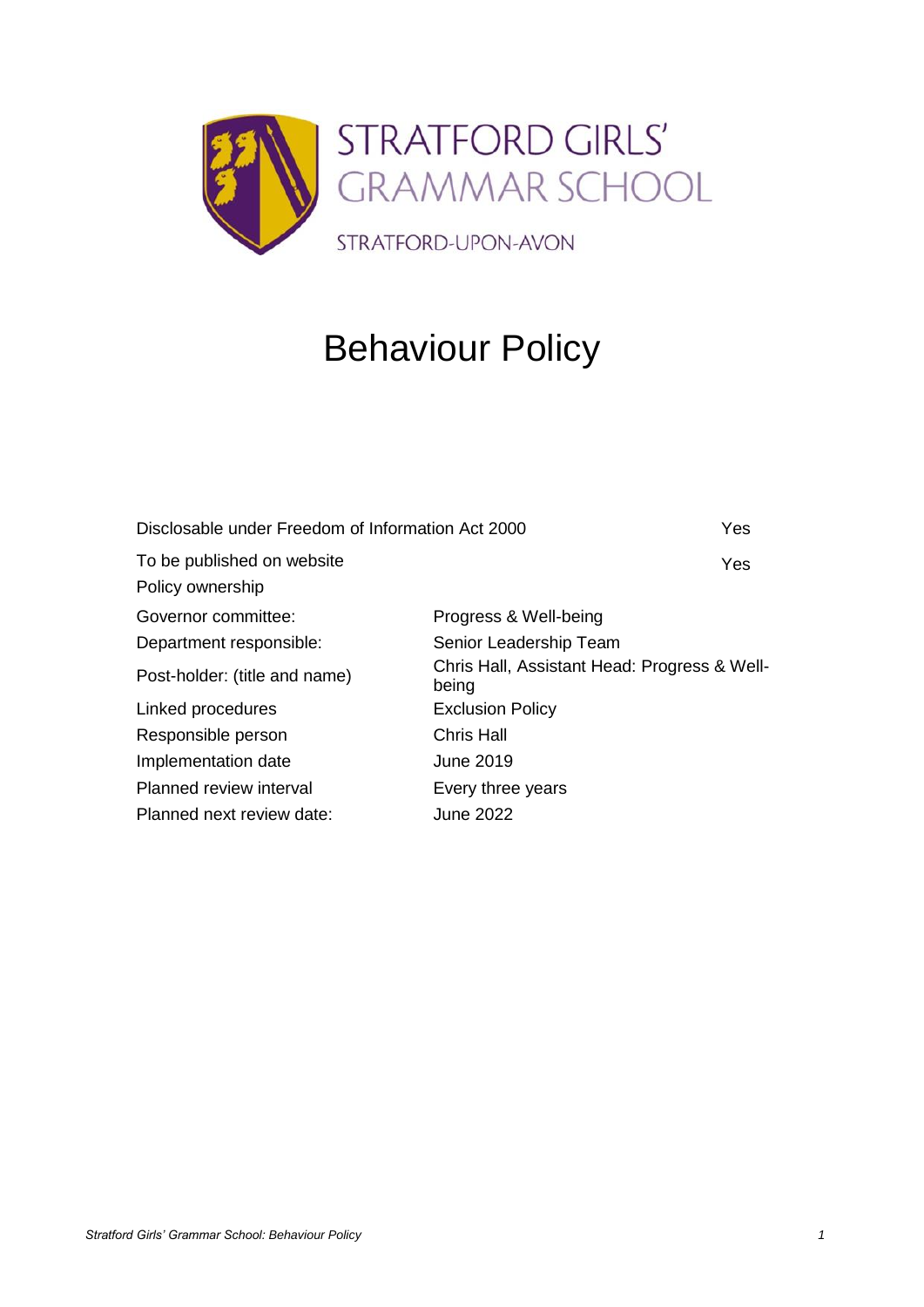# **Contents**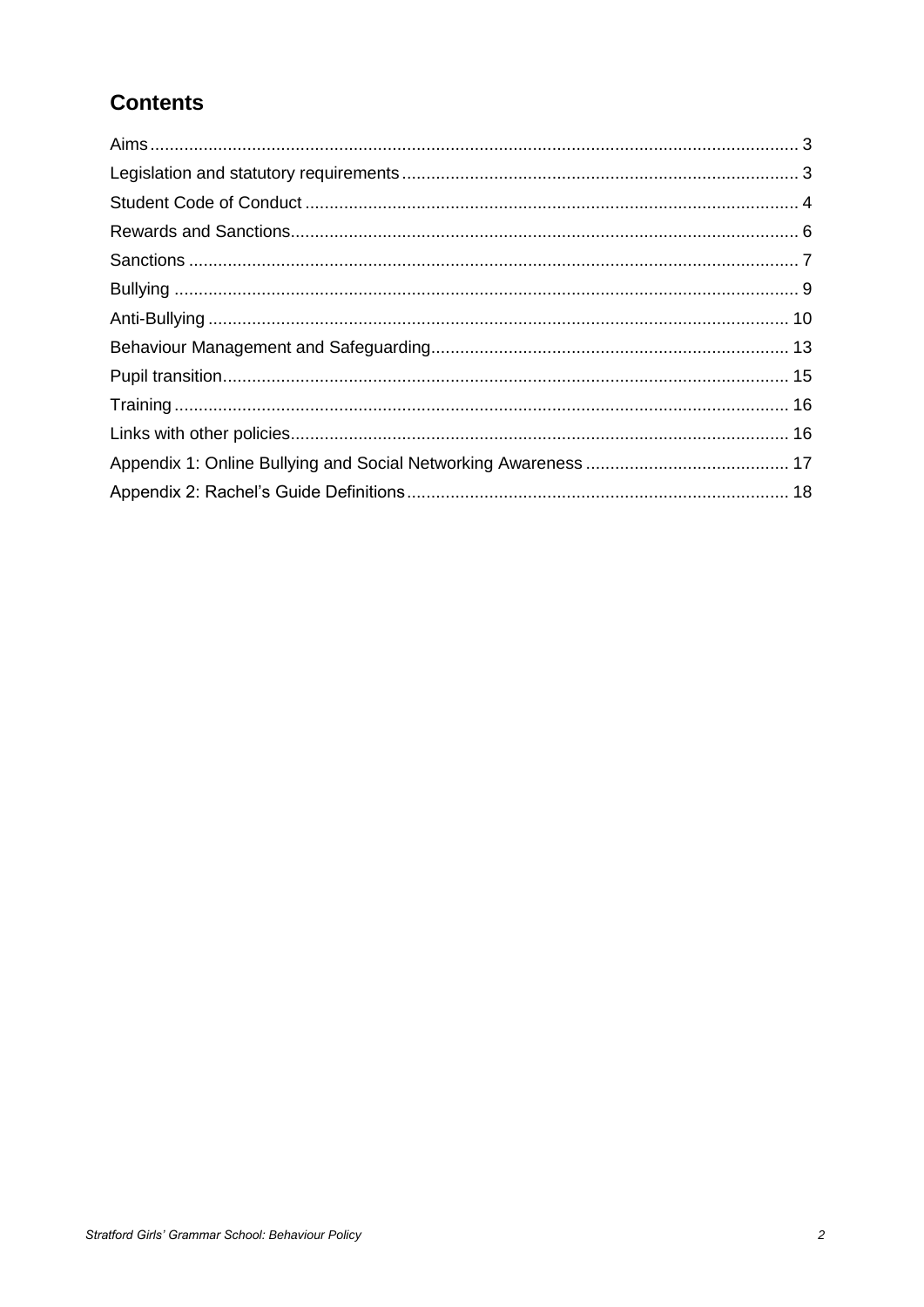# **Aims**

This policy aims to:

- Provide a **consistent approach** to behaviour management
- **Define** what we consider to be unacceptable behaviour, including bullying
- Outline how pupils are expected to behave
- Summarise the **roles and responsibilities** of different people in the school community with regards to behaviour management
- Outline our system of **rewards and sanctions**

This policy complies with our funding agreement and articles of association.

### **Legislation and statutory requirements**

This policy is based on advice from the Department for Education (DfE) on:

- Keeping Children Safe in Education 2020
- [Behaviour and discipline in schools](https://www.gov.uk/government/publications/behaviour-and-discipline-in-schools)
- [Searching, screening and confiscation at school](https://www.gov.uk/government/publications/searching-screening-and-confiscation)
- [The Equality Act 2010](https://www.gov.uk/government/publications/equality-act-2010-advice-for-schools)
- [Use of reasonable force in schools](https://www.gov.uk/government/publications/use-of-reasonable-force-in-schools)
- [Supporting pupils with medical conditions at school](https://www.gov.uk/government/publications/supporting-pupils-at-school-with-medical-conditions--3)

It is also based on the [special educational needs and disability \(SEND\) code of practice.](https://www.gov.uk/government/publications/send-code-of-practice-0-to-25)

In addition, this policy is based on:

- Section 175 of the [Education Act 2002,](http://www.legislation.gov.uk/ukpga/2002/32/section/175) which outlines a school's duty to safeguard and promote the welfare of its students
- Sections 88-94 of the [Education and Inspections Act 2006,](http://www.legislation.gov.uk/ukpga/2006/40/section/88) which require schools to regulate students' behaviour and publish a behaviour policy and written statement of behaviour principles, and give schools the authority to confiscate students' property
- [DfE guidance](https://www.gov.uk/guidance/what-maintained-schools-must-publish-online#behaviour-policy) explaining that maintained schools should publish their behaviour policy online
- Schedule 1 of the [Education \(Independent School Standards\) Regulations 2014;](http://www.legislation.gov.uk/uksi/2014/3283/schedule/made) paragraph 7 outlines a school's duty to safeguard and promote the welfare of children, paragraph 9 requires the school to have a written behaviour policy and paragraph 10 requires the school to have an anti-bullying strategy
- [DfE guidance](https://www.gov.uk/guidance/what-academies-free-schools-and-colleges-should-publish-online) explaining that academies should publish their behaviour policy and anti-bullying strategy online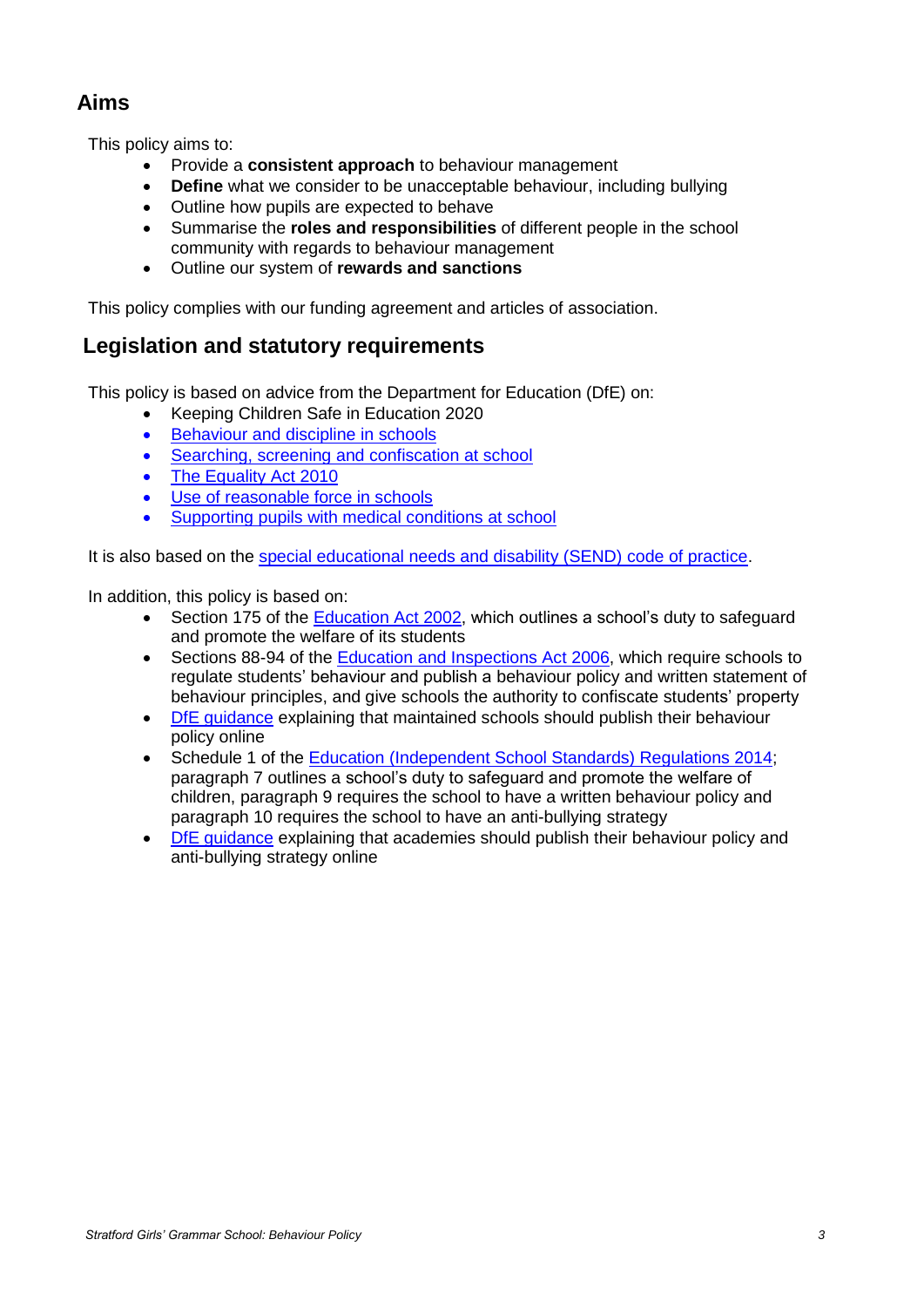## **Student Code of Conduct**

In choosing SGGS for their daughter, it is an expectation that parents/carers will support the school in ensuring that their daughter meets the expectations of behaviour and conduct set out in this policy, and that they respect the professionalism, experience and advice of SGGS staff. We provide an exceptional learning environment, characterised by calm order founded upon positive engagement and professional interactions. Therefore, it is an expectation that all students will uphold the ethos and values of the school at all times, and in accordance with this policy and our Home-School Agreement

Stratford Girls' Grammar School students:

- will attend school in line with expectations set out in the Attendance Policy
- will behave in an orderly and self-controlled way; acting with courtesy, consideration and understanding towards all others at all times.
- show due respect to other people and take responsibility for our actions and our belongings
- will show courtesy and politeness to all and movement around the school will be safe and demonstrate an awareness of circumstances and surroundings
- will respect the fabric of the school and all property; and the school site will be kept clean, tidy and safe
- accept sanctions when given and make all reasonable effort to adapt misbehaviour
- refrain from behaving in ways that bring the school into disrepute (including outside of school when in uniform)

### **Behaviour for Learning**

Unsatisfactory behaviour interferes negatively with teaching and learning. Students are therefore also required to:

- ensures that in lessons their conduct in lessons makes it always possible for everyone to learn.
- always show respect for others
	- − by listening
	- − by being supportive, encouraging and courteous, and giving praise to others
	- − in dress (both general and specialist e.g. science or PE)
- take personal responsibility for their own learning including keeping on task in lessons, making adequate preparation, and completing subsequent follow-up work
- arrive on time for lessons, with the correct resources; know that arriving late for lessons will be dealt with using appropriate sanctions and logged electronically in SIMS Behaviour Manager
- know that disruption of lessons will not be tolerated students may be asked to leave or be withdrawn from a lesson, and an Educational Health Care Plan (EHCP) may be produced
- take good care of textbooks and other school equipment and the school environment
- take responsibility for catching up on work missed following any absence
- ensure that mobile phone use meets the Acceptable Use Policy (AUP)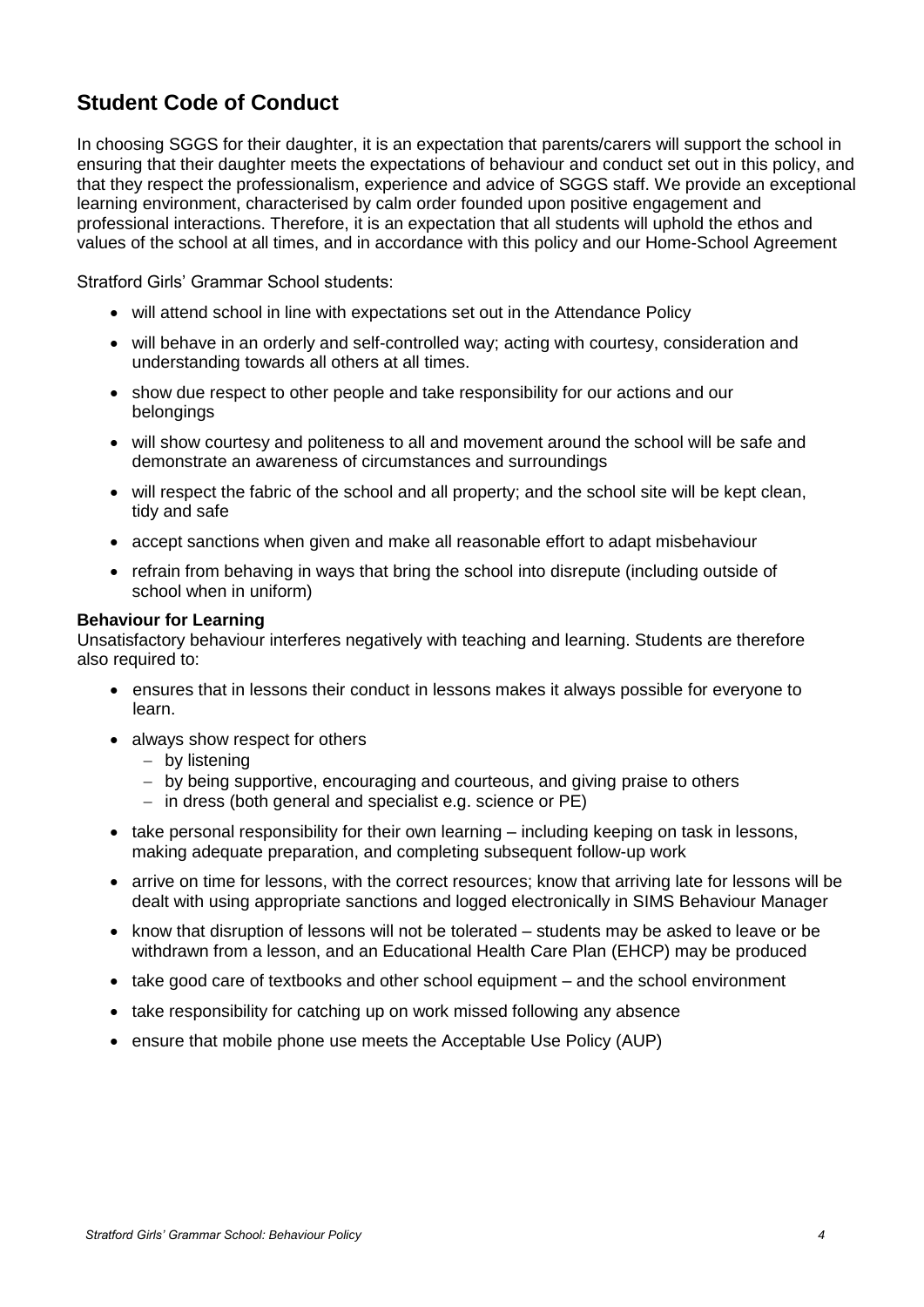### **Out of lessons and in the wider community**

Positive, caring behaviour is expected at all times – and respect for others – whether in lessons or outside.

Within school:

- students must go into assemblies and other meetings or events quietly, sit quietly in assembly as others enter and then leave in a quiet and orderly manner
- use of mobile devices to record or photograph others is not permitted unless express permission is given by a senior member of staff. Mobile phone use is not permitted within school buildings at any time unless directed by teaching staff in lessons and in accordance with the BYOD policy
- students must move in a sensible and calm manner between lessons and around the school premises, respecting all public social spaces including dining areas and toilets

### **Uniform**

Students should ensure that they are correctly and smartly dressed at all times, in accordance with the uniform and dress codes, and know that uniform is worn to reflect a sense of pride and belonging in the school. All students are expected to comply with uniform/dress code regulations, whether in Years 7-11 or in the sixth form:

- there are uniform lists with which students should comply (and this includes sixth form), and these are available on the school website
- students may be given a first verbal warning if uniform rules are not adhered to; a letter can sent home or a phone call made to parents if a further offence occurs
- SGGS both expects and enjoys parental support and spare uniform/dress code items are available for students to change into if appropriate
- jewellery details can be found on the uniform list. If the rules are not followed then one verbal warning is given, followed by confiscation of the item/s
- make up should comply with the revised make up quidance
- hair should be of a colour within the natural spectrum and in a style that is not extreme; and should be tied back for practical lessons and when necessary for health and safety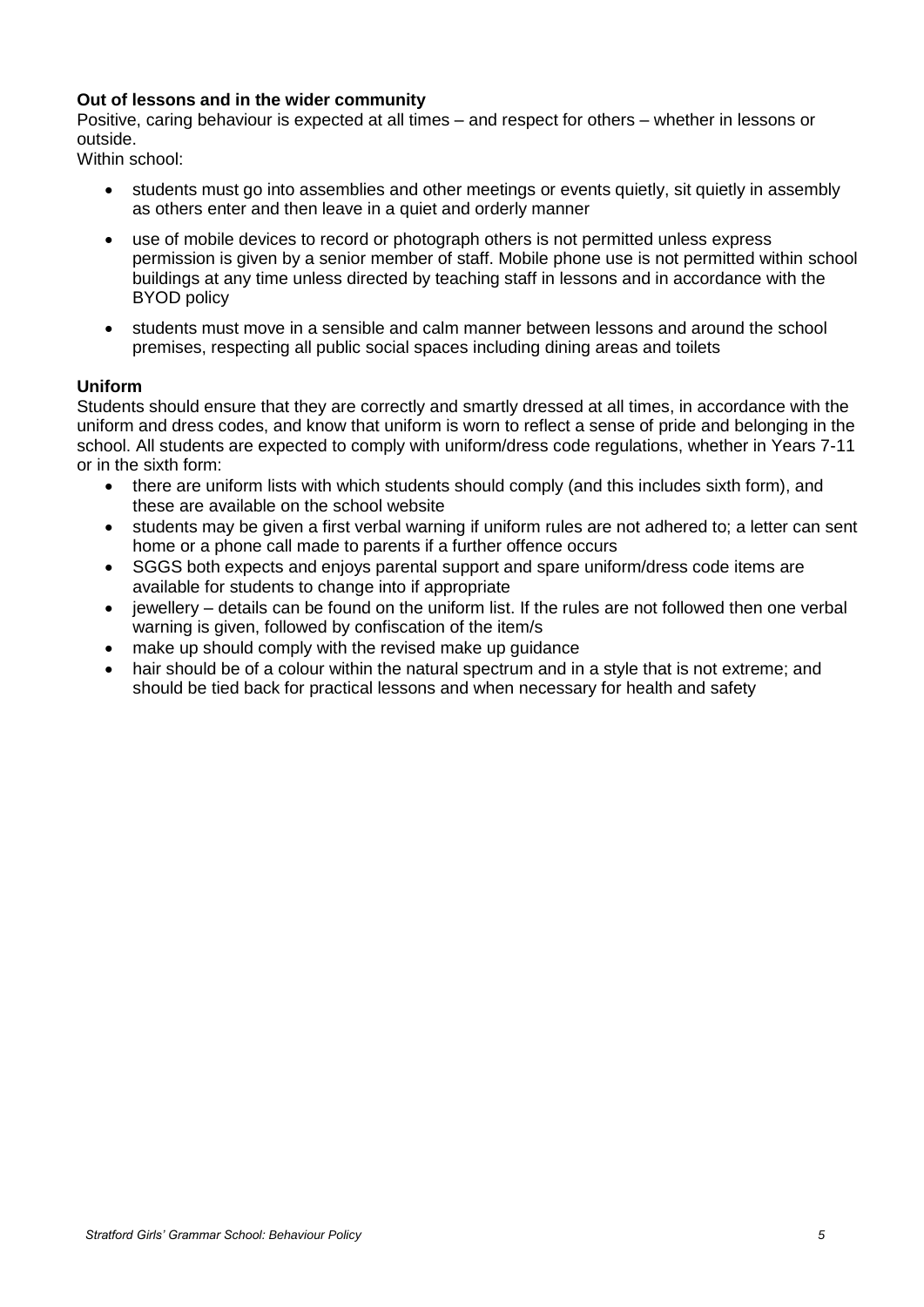# **Rewards and Sanctions**

### **Rewards**

Staff are encouraged to praise students when good work is produced, progress is made and for positive contributions to school life. The school's hierarchy of rewards is summarised below and set out fully in the Rewards and Sanctions Policy:

### **Merits are awarded accordingly**

| <b>15 Merits - Bronze</b>               | 30 Merits - Silver                                            | 40 Merits - Gold                                            |
|-----------------------------------------|---------------------------------------------------------------|-------------------------------------------------------------|
| <b>Bronze Certificate from</b><br>Tutor | Silver Certificate from Head<br>of House in House<br>Assembly | Gold Certificate from Head<br>of House in House<br>Assembly |

For each Tutor Group which achieves the requisite number of merits as a group, they can be recognised as follows:

| 100 Merits - Bronze              | 150 Merits - Silver                                            | 200 Merits - Gold                                                  |
|----------------------------------|----------------------------------------------------------------|--------------------------------------------------------------------|
| Bronze Certificate from<br>Tutor | Silver Certificate from Head<br>of House in House<br>Assembly. | <b>Gold Certificate from Head</b><br>of House in House<br>Assembly |
|                                  | Special privilege to be<br>discussed with Head of<br>House     | Special privilege to be<br>discussed with Head of<br>House         |

Regular printed updates for individuals and overall tutor group totals will be provided to enable individuals and tutor groups to monitor progress. There will be termly and annual awards for the tutor group and house with the most merits with updates displayed on house noticeboards. In addition, all staff will receive weekly email updates of all achievement and behaviour logs made that week which are to be discussed with the girls. Tutors are expected to discuss and celebrate student achievements as part of their weekly tutor time routine

Procedure:

- **Tutor Group Representative:** establishes and maintains a tutor display in each tutor base where achievements by the tutor group can be displayed and celebrated
- **Subject Teacher / Support Staff:** log award on Achievement and Behaviour Manager and communicates achievements with student
- **Tutor:** monitors number of merits in tutor group and speaks to girls who appear on weekly achievement and behaviour logs
- **Assistant Head (T&L):** monitors house totals and feeds House merit totals into award of Brownhill Cup
- **Head of House:** monitors tutor group totals and awards tutor group and individual certificates as necessary

### **Head's Commendation**

Head's Commendations may be awarded for outstanding work or achievement. They count for five merits. There are two different sets of reasons for the award of commendations:

- A piece (or pieces) of outstanding work e.g. projects, essays, coursework or work showing a high level of creativity or inventiveness – or a high level of commitment. NB: this should not be an automatic numerical formula, such as three good pieces of work result in a commendation.
- Used to encourage progress awarded for evidence of improved work.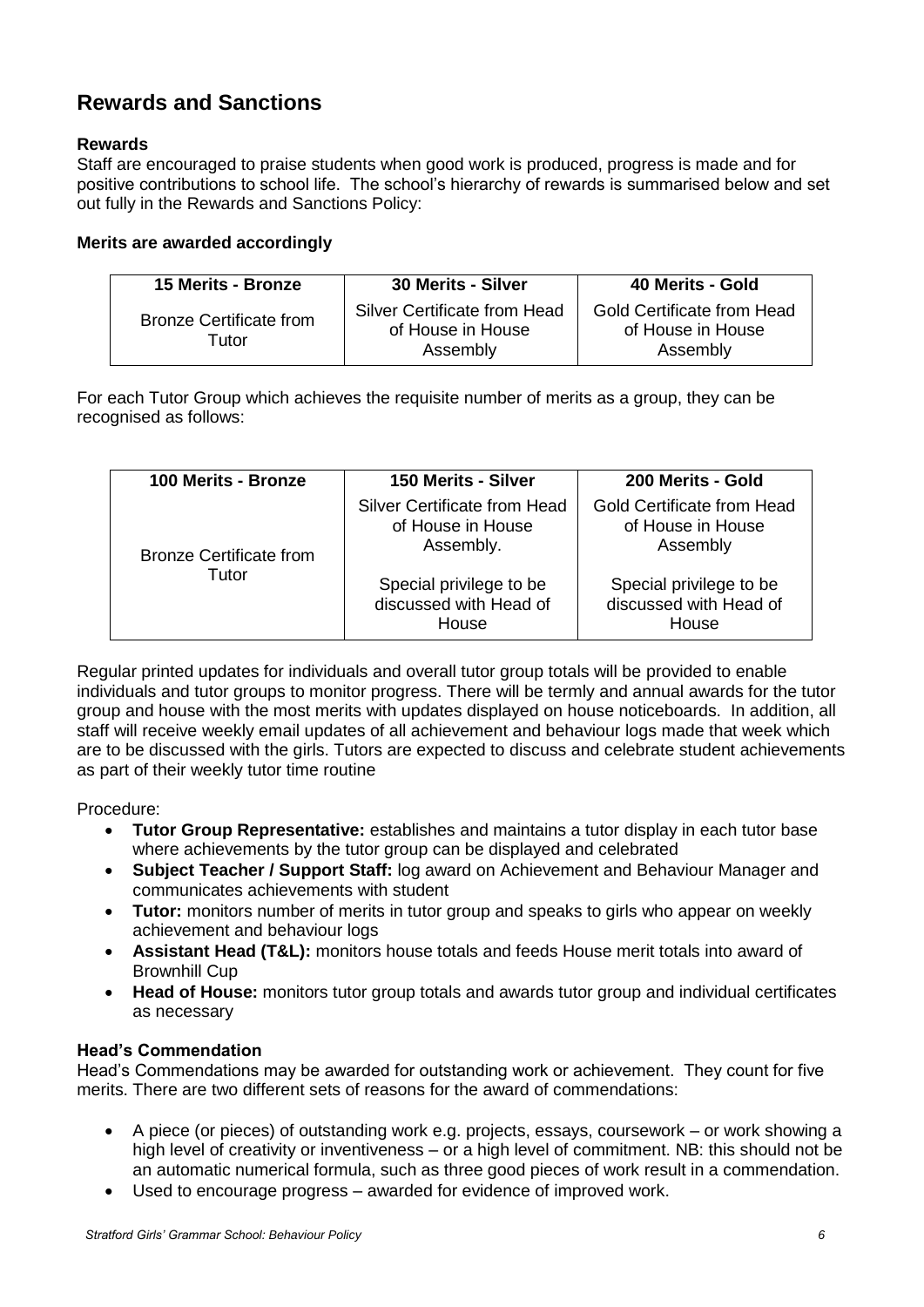• Each Head's Commendation should be logged on SIMS Behaviour Manager by the awarding teacher and will count for five merits. The student's work is then signed by staff and passed to the Head by the teacher – there is a dedicated in-tray in the Head's PA's office. The Head will read and sign the work and send a letter to parents recognising the award of a commendation

### **Sanctions**

SGGS classifies behaviour in three levels B1, B2 & B3. Some examples are set out below:

| <b>B1:</b><br>Low-level behaviour<br>or disruption                             | <b>B2:</b><br><b>Medium-level</b><br>behaviour/recurring<br>behaviour or disruption                                                                                                                                                                                                 | <b>B3:</b><br><b>High-level</b>                                                                                                                                                                                         |
|--------------------------------------------------------------------------------|-------------------------------------------------------------------------------------------------------------------------------------------------------------------------------------------------------------------------------------------------------------------------------------|-------------------------------------------------------------------------------------------------------------------------------------------------------------------------------------------------------------------------|
| Academic:<br>• Homework<br>• Classwork<br>• Classroom Conduct<br>• Punctuality | Academic:<br>Homework<br>Classwork<br><b>Classroom Conduct</b><br>Punctuality<br>$\bullet$                                                                                                                                                                                          | Academic:<br>Major incident of<br>plagiarism                                                                                                                                                                            |
| Pastoral:<br>• Conduct<br>• Uniform<br>• Attendance/Punctuality                | Pastoral:<br>Peer conflict<br>Social isolation<br>Conduct (repeated)<br>$\bullet$<br>Repeated B1 non-<br>attendance in lessons<br>or regular<br>unauthorised<br>absence from<br>school/ongoing<br>punctuality issues<br>Graffiti<br>Truancy<br>Verbal abuse of staff<br>or students | Pastoral:<br><b>Bullying</b><br>Violence or aggressive<br>behaviour<br>Racial, homophobic or<br>discriminatory behaviour<br>Sexualised conduct<br>$\bullet$<br>which humiliates or<br>intimidates<br>Theft or vandalism |

### **Guidance examples for tiered responses**

| <b>B1</b> | Verbal or written warning<br>Communication with home<br>Student on target sheet<br>Allocation of ch@ mentor (trained<br>Sixth Form mentors overseen by<br>SENDCO)<br>Pastoral Detention (Head of House<br>at lunchtime) | Low level misconduct or<br>accumulation of behaviour points                                     |
|-----------|-------------------------------------------------------------------------------------------------------------------------------------------------------------------------------------------------------------------------|-------------------------------------------------------------------------------------------------|
| <b>B2</b> | Logged on Behaviour Manager<br>Student placed on report<br>Leadership Detention (SLT<br>afterschool)                                                                                                                    | Repeated behaviours/accumulation of<br>Pastoral Detentions or more severe<br>'one off' offences |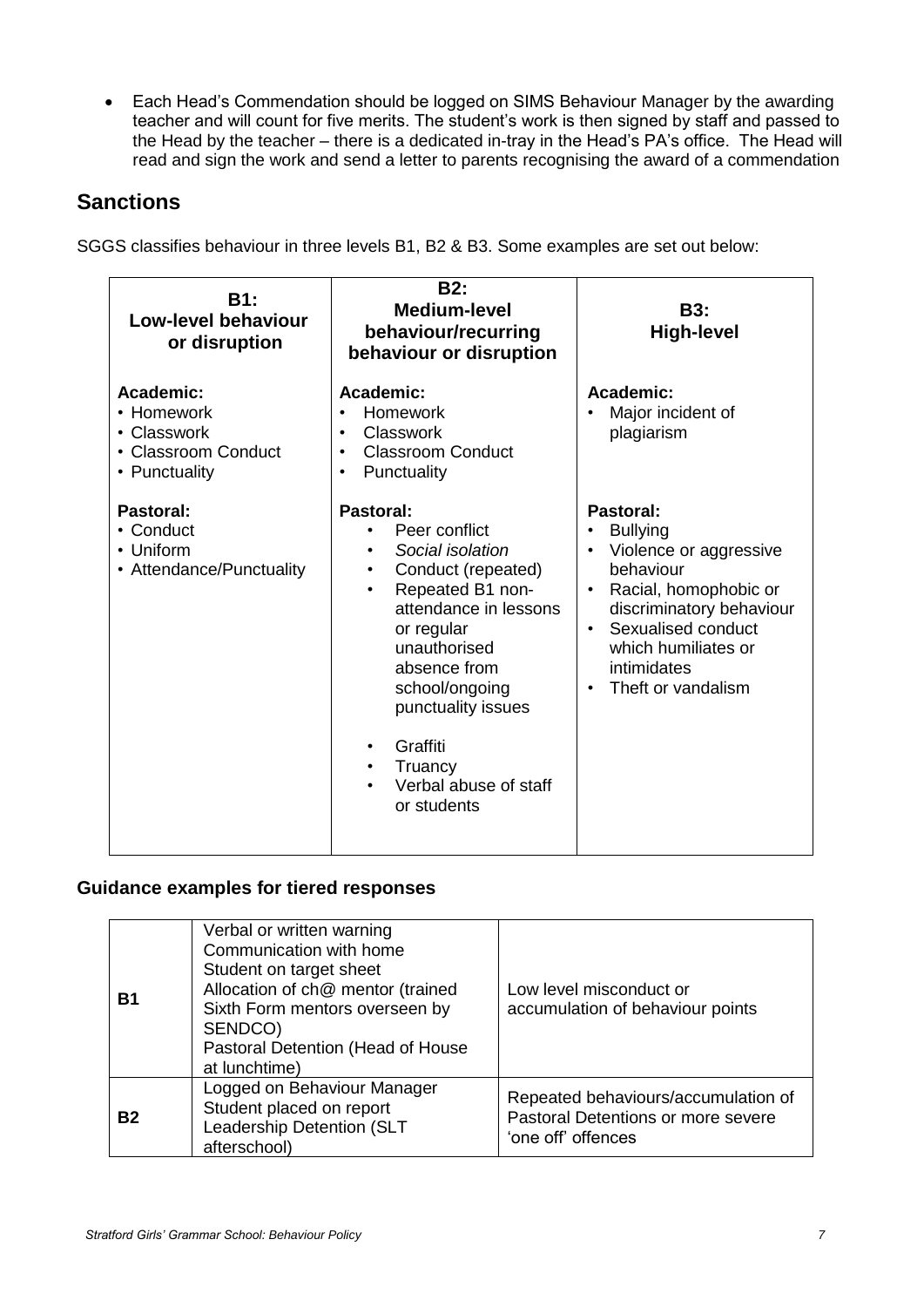|              | Parents/carers called into school to<br>discuss progress and agree a way<br>forward<br>Mentoring by SLT<br>Referral to SENDCO/Educational<br>Psychologist                     |                                                                                                                |
|--------------|-------------------------------------------------------------------------------------------------------------------------------------------------------------------------------|----------------------------------------------------------------------------------------------------------------|
| <b>B2/B3</b> | Internal exclusion (up to 5 days)                                                                                                                                             | Severe or repeated offences just<br>short of fixed term exclusion                                              |
| B3           | Fixed term exclusion (up to 5 days)<br><b>SWEP ABP (South West Educational</b><br>Partnership Area Behaviour Panel)<br>behaviour grid (level 1-3)<br>Managed move to avoid B3 | Penultimate sanctions available to<br>school depending upon individual<br>circumstances<br>Or ultimately       |
| B3           | Permanent exclusion (inform<br>Warwickshire using exclusion form)                                                                                                             | Final sanction available to school due<br>to failure of B2 strategies or zero<br>tolerance drug/severe offence |

**Possession of or dealing in any prohibited items or substances (or any other items/substances deemed to be inappropriate by the Headteacher) will be regarded as B3 tier offences. The Headteacher may inform the Police (or other relevant agency) as appropriate to the circumstances (for example if there is evidence of a criminal act or fears that one may take place).** 

Some examples of prohibited items or substances include:

- Weapons, knives or blades (the school does not expect students to carry craft knives/sharp scissors or blades of any kind) that could harm self or others
- Illegal drugs or substances
- Painkillers or anti-inflammatories that have not been disclosed to the Progress and Well-Being Team *(Pastoral Leads and Pastoral Support Officers)*
- Prescribed medication that has not been disclosed to the Progress Team
- Prescribed medication belonging to another individual
- Alcohol
- Tobacco, cigarettes or vaping apparatus
- Stolen items
- Firework
- Possession or distribution of extremist materials for the purpose of radicalisation or criminal activity (PREVENT National Strategy)
- Pornographic images
- Images of staff or other students held without their knowledge or consent
- Any article reasonably suspected as having been, or likely to be used to commit an offence, or cause personal injury to, or damage to the property of any person

Smoking or vaping is not allowed anywhere on the school site (for adults as well as students) or on any school trip. Students reported smoking or vaping whilst in school uniform or representing the school will also be regarded as having committed a B2/3 infringement. Students are forbidden to have or to consume alcohol or other illegal substances, either on site or arriving on site under the influence.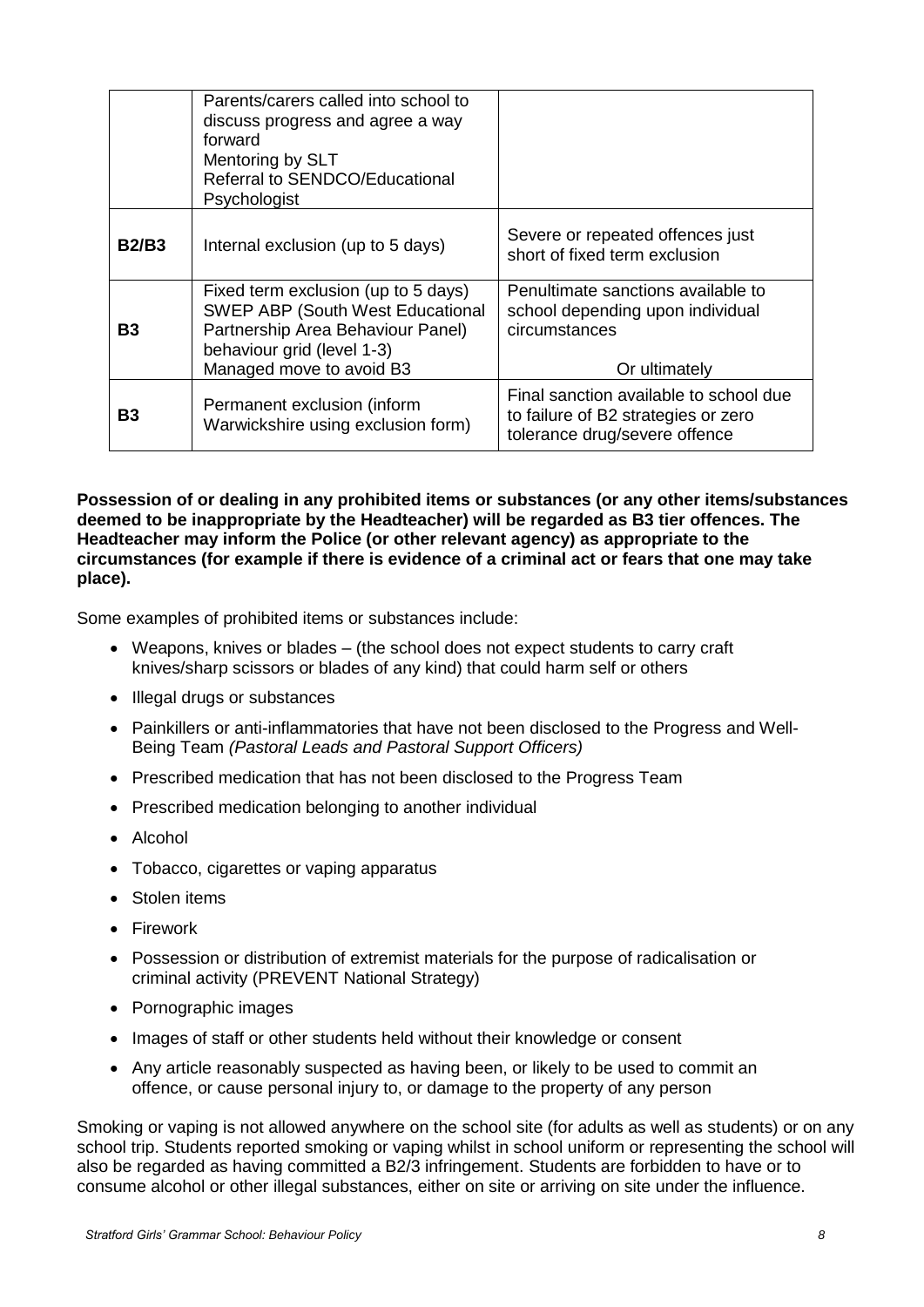Medication not known to the school should not be brought onto school premises. Caffeine drinks are not permitted on school premises from a well-being standpoint

Any student found dealing in illegal drugs on school premises will face permanent exclusion; any student found in possession of illegal drugs on school premises could face permanent exclusion *(SWEP Headteacher guidance advises in these situations)*

Any breaches of these rules will be taken very seriously and dealt with initially by the Heads of House, the Head of Sixth Form and ultimately by the Headteacher

We may isolate a student/s in response to serious or persistent breaches of this policy. Students may be sent to the pastoral office during lessons if they are disruptive, and they will be expected to complete the same work as they would in class. Students who do not attend any given detention will need to repeat the sanction under the supervision of the relevant Head of Department or Head of House

### **Off-site behaviour**

Sanctions may be applied where a student has misbehaved off-site when representing the school, such as on a school trip or on the bus on the way to or from school

### **Malicious allegations**

Where a student makes an accusation against a member of staff and that accusation is shown to have been malicious, the Headteacher will discipline the student in accordance with this policy

Please refer to our staff policy for dealing with allegations of abuse against staff for more information on responding to allegations of abuse. The Headteacher will also consider the pastoral needs of staff accused of misconduct

### **Exclusion of students from school by the Headteacher – see Exclusions Policy**

### **Purpose:**

- to indicate to the student (or students) and parents/carers that there are limits to the misconduct a school can tolerate as set out in the exclusion policy
- to be viewed as a disciplinary measure of exceptional severity designed to underscore acceptable boundaries and modify behaviour after serious or repeated misbehavior or failure to accept school discipline (normally at B3 level).
- Re-integration meeting (step 4 in protocol) will be held to ensure the student concerned makes a smooth transition back into the student body, and is aware of expected behaviour.

**Internal exclusion (up to 5 days):** severe offences just short of fixed term exclusion and designed to avoid escalation to fixed term exclusion

**Fixed term exclusion (up to 5 days):** penultimate sanction available to school; consideration will be given to placing the student/s on the SWEP ABP grid (level 1-3) facilitating potential managed move to avoid permanent exclusion from SGGS

**Permanent exclusion:** the last resort, only to be taken when steps above have been taken and have failed to modify behaviour. The only exceptions would involve the most serious offences, for example drug-dealing or physical assault, where an immediate permanent exclusion would be implemented by the Headteacher following appropriate consultation.

# **Bullying**

**Bullying** is defined as the repetitive, intentional harming of one person or group by another person or group, where the relationship involves an imbalance of power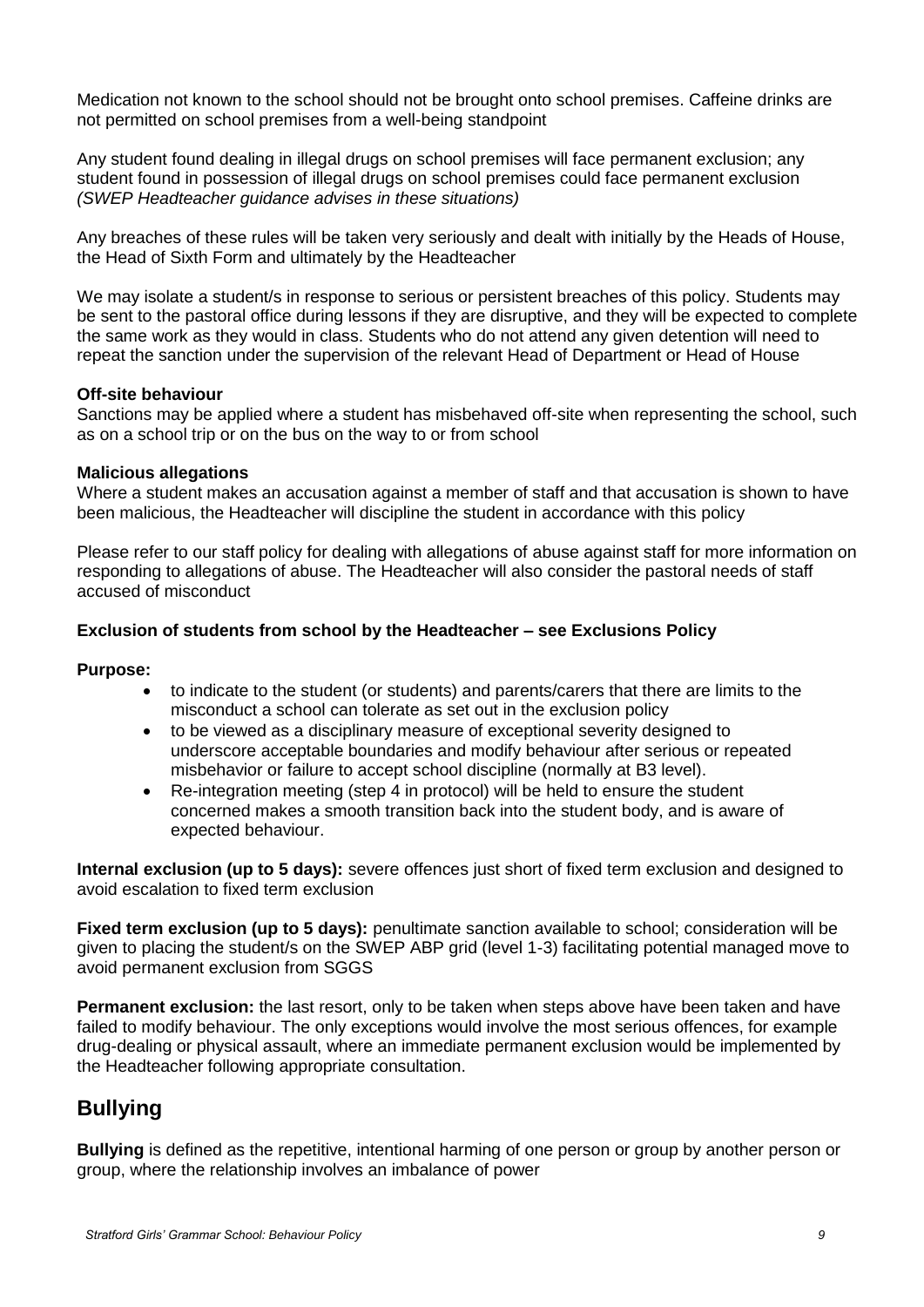Bullying is, therefore:

- Deliberately hurtful
- Repeated, often over a period of time
- Difficult to defend against and can include:

| <b>Type of bullying</b>   | <b>Example</b>                                                                                                                                                                      |
|---------------------------|-------------------------------------------------------------------------------------------------------------------------------------------------------------------------------------|
| Emotional                 | Being unfriendly, excluding, tormenting                                                                                                                                             |
| Physical                  | Hitting, kicking, pushing, taking another's belongings, any use of<br>violence                                                                                                      |
| Racial and Homophobic     | Taunts, graffiti, gestures                                                                                                                                                          |
| Sexual                    | Explicit sexual remarks, display of sexual material, sexual<br>gestures, unwanted physical attention, comments about sexual<br>reputation or performance, or inappropriate touching |
| Direct or indirect verbal | Name-calling, sarcasm, spreading rumours, teasing                                                                                                                                   |
| Cyber-bullying            | Bullying that takes place online, such as through social networking<br>sites, messaging apps or gaming sites                                                                        |

# **Anti-Bullying**

### **Aims**

The school aims to develop and maintain a climate of trust and openness. It seeks to make the unacceptable nature of bullying and its consequences clear to all involved, whether they are students, parents or staff

### **Warwickshire's** *Rachel's Anti-Bullying Guide* **(2013)**

The school adopts *Rachel's Anti-Bullying Guide* (*Rachel's Guide*) as the basis for its Anti-Bullying Policy. Several sections of this are quoted below - those which we expect to be most relevant to the school. However, any perceived disparity between *Rachel's Guide* and the Policy due to our quoting only the relevant parts is not intended to depart from *Rachel's Guide* and if in doubt *Rachel's Guide* is to be applied

### **Falling out or bullying?**

As *Rachel's Guide* says, "Sometimes it can be hard to distinguish between bullying and the normal 'ups and downs' of peer relationships." Conflict or difficulties can arise as a result of many things: personal differences between individual students or groups of students; as a result of problems from outside school becoming interwoven with school life; or from the breakdown of relationships between individuals or groups of friends. When considering the behaviour of young people, it is sometimes helpful to consider their actions as being on a continuum – with lower level "normal" peer conflict at one end of the spectrum and more extreme and persistent behaviours at the other

*Rachel's Guide* provides the following checklists which may help when deciding where on the spectrum any particular action falls. As the *Guide* says, "Please note these are only designed to help, they do not provide a definite answer''

| 'Normal' Peer Conflict | <b>Bullying Behaviour</b> |
|------------------------|---------------------------|
| is likely to involve   | is likely to involve      |
| Equal power            | Power imbalance           |
| <b>Friends</b>         | No real friendship        |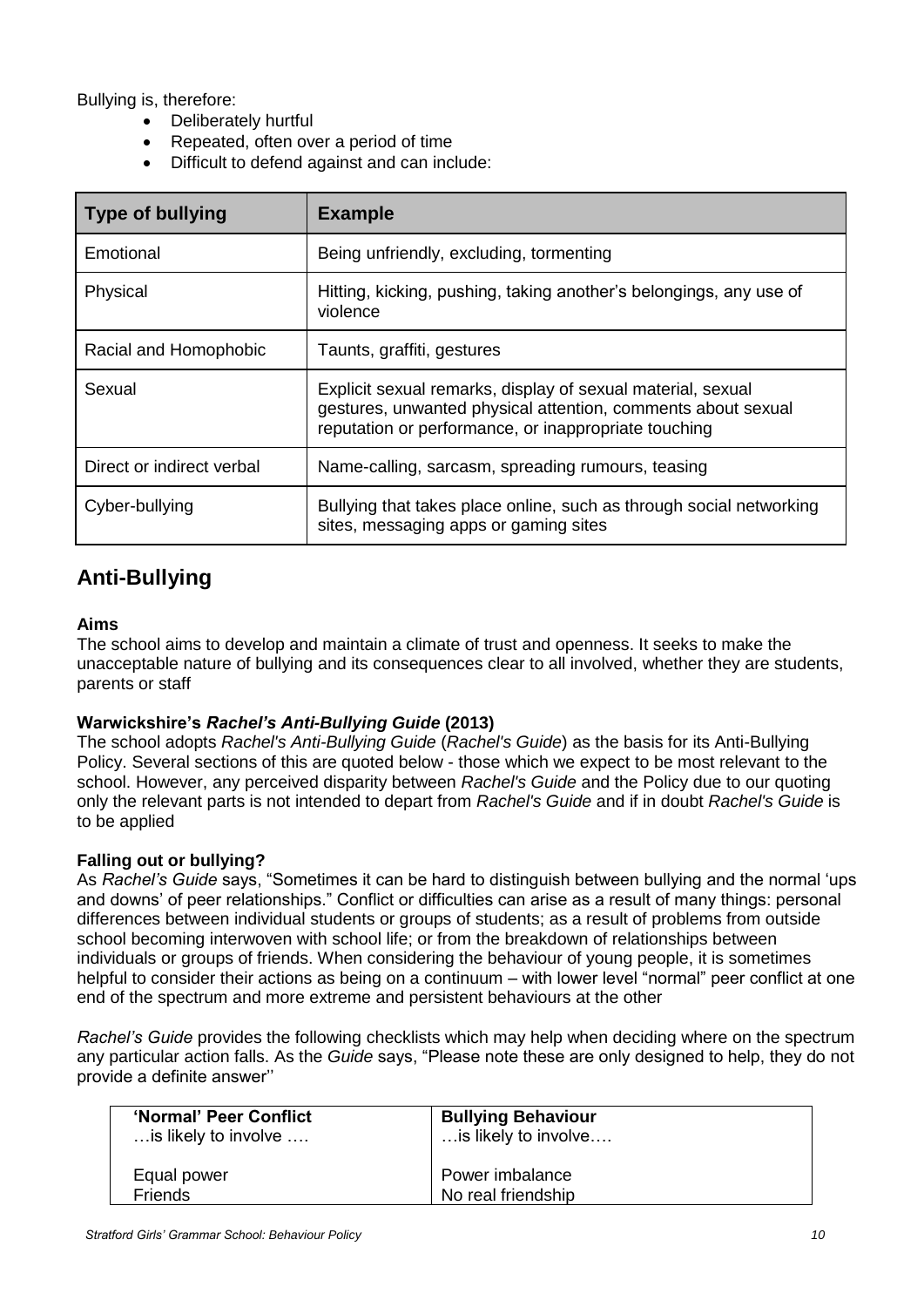| No pattern of negative actions                                     | Targets are alone without peer support                                                                                   |
|--------------------------------------------------------------------|--------------------------------------------------------------------------------------------------------------------------|
| No premeditation to upset or harm                                  | Pattern of repeated negative actions                                                                                     |
| Sincere remorse afterwards                                         | Actions are purposeful                                                                                                   |
| Interested in repairing the                                        | Gain control, power and items                                                                                            |
| relationship                                                       | Person who bullies shifts the blame                                                                                      |
| Alternate roles, not one-sided<br>Stay together after the incident | No sincere remorse<br>Not interested in repairing relationship<br>One-sided<br>Young people separate after the incident" |

### **Positive action taken to minimise incidence of bullying in school**

The school actively promotes a shared vision about bullying to ensure that the whole community knows how to respond fairly and consistently when bullying occurs. We try to minimise the incidence of bullying in school through:

- clear emphasis on the value of strong pastoral leadership and tutor engagement
- tutor groupings which are organised vertically to promote positive role modelling and mentoring
- use of the curriculum, in particular PSHE and Citizenship, but also in other areas such as English, Drama, Geography, History, PE and RE
- SMSC and team building within tutor period, across year groups, on school trips and wherever opportunities arise
- rewards for good citizenship
- extra-curricular activities including sport and music
- raising awareness using themed assemblies, displays and teacher training.

### **Procedural steps in the event of bullying being reported**

- Bullying can be reported to any member of staff or to a senior student face to face, by written note or email, or with the support of a friend. Reports of bullying will always be accepted
- It is very important that allegations of bullying are communicated to those who need to be made aware – e.g. Ch@ Mentor, member of the Student Leadership Team, tutor, Head of House/Sixth Form (or indeed any member of staff such as the SENCO or counsellor) and parents/carers. This applies even where an incident has been dealt with effectively
- The person reporting the bullying should be encouraged to talk the incident through and then to write a report of the incident including their feelings at the time. Any onlookers should also be encouraged to write a report. The report should include date/s and time/s
- If reported to a senior student, they must pass on the information to the tutor or Head of House/Head of Sixth Form promptly. A member of staff other than the Head of House/Head of Sixth Form may deal with the incident themselves or they may feel that is more appropriate to pass on the information directly to the Head of House/Sixth Form
- At the discretion of the staff member concerned, the alleged bully will be approached and asked to describe the incident/s and also write a report in the same way as the victim has already done. The Head of House (or other member of staff) will decide on the most appropriate course of action, including whether or not the incident should be treated as bullying. This may include contacting parents or carers
- Records will be kept at each stage, including the use of Behaviour Manager and after a short period of time, not exceeding two weeks, the matter will be followed up to assess the success of the action taken. At any point the victim can report back to the member of staff if matters have not improved or have worsened
- If the incident is being treated as bullying, and the issue is not resolved by the above actions, the Assistant Headteacher (Progress and Well-being) will be informed and a decision taken upon the best course of action. This would normally involve interviewing the bully and the victim separately (with the option of bringing the parties together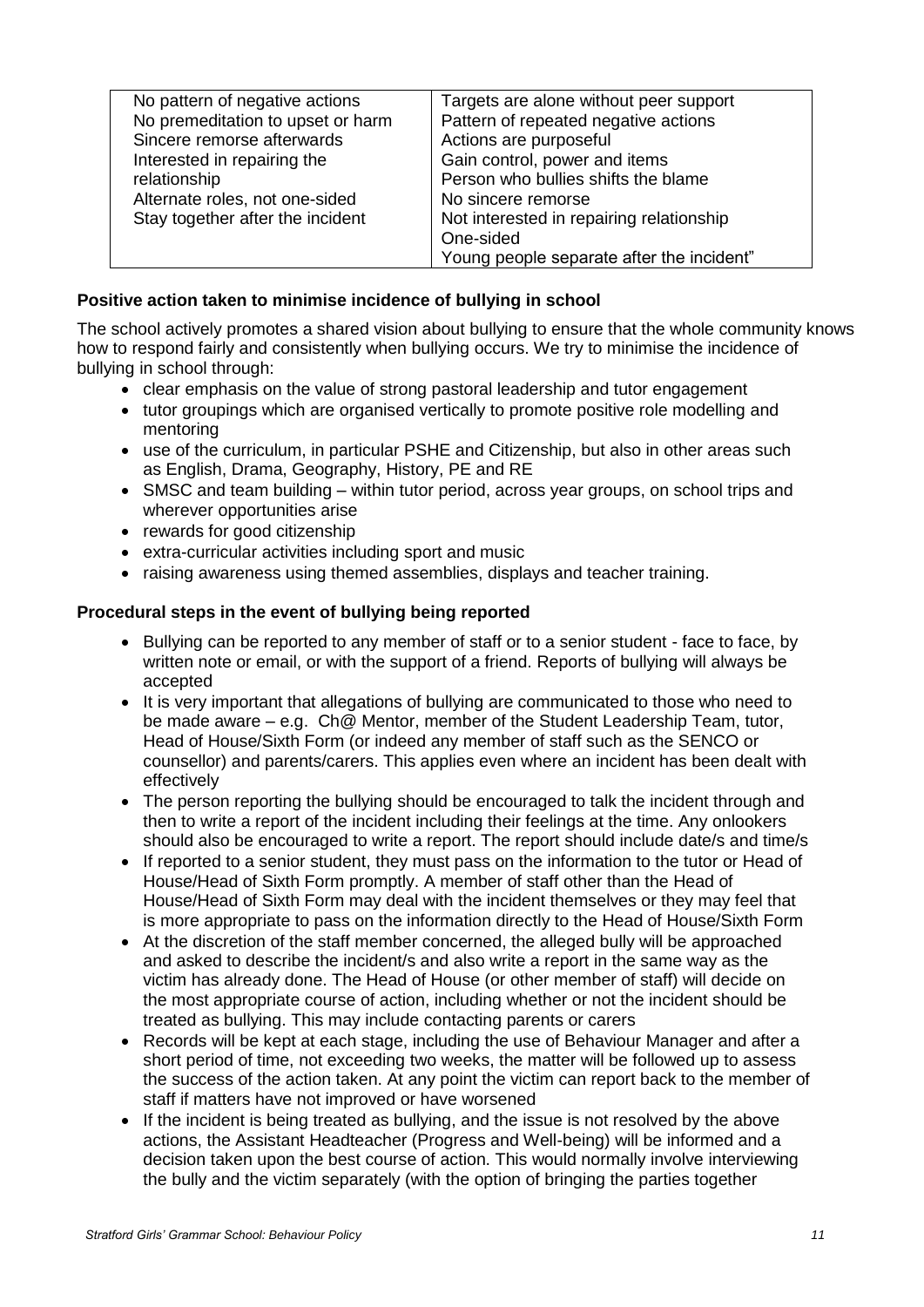provided the victim agrees). Parents will be kept fully informed and may wish to come into school to help resolve the matter

- A contract of behaviour may be required with a timescale for monitoring and a set review date; the SENCO may be involved in this process. The Headteacher will be briefed fully by the Assistant Headteacher at each stage of the process and may wish to meet with or write to parents directly
- For very serious or persistent bullying, outside agencies may be involved. This could include one or more of the following: police, educational psychologist, social workers, and other educational workers. In this situation, a case conference would be arranged with the outside agency, parents and students. Parents may be asked to contribute to the cost of involving an outside agency

### **Bullying outside school**

Students are expected to behave off-site as they would do in school (including all school excursions, residential trips and work experience placements) – whether travelling to and from school (on buses for example) or at any other time. They are ambassadors for the school and should be mindful of upholding our excellent reputation within the local community and beyond. This is particularly important when they are wearing school uniform

The Education and Inspectors Act (2006) gave schools new powers to "regulate" the behaviour of children outside school "to such an extent as is reasonable". Schools have a choice to use these powers, not a duty. The government suggests a range of factors to be taken into account when determining what, if any, action is to be taken in regard to behaviour of pupils outside school

These include the severity of the misbehaviour, the extent to which the reputation of the school has been affected, whether there are repercussions for the orderly running of the school, and/or whether they might pose a threat to another student or member of staff

Teachers are not obliged to intervene outside school; their duty of care only applies on the premises or when students are under direct supervision (e.g. school trips and visits). Where schools become aware of inappropriate behaviour off-site they can only impose sanctions when the student/s are on the school site, or under the lawful control or charge of a member of staff

Any complaints from the public regarding pupil behaviour will only be acted on after proper investigation. The school keeps a copy of the full guidance for reference *(DSL section)* as required and reserves the right to recommend Warwickshire transport that certain students should have their bus pass removed if their conduct whilst in transit proves to be either dangerous or unacceptable

### **Complaints concerning the handling of a bullying incident**

In the event of parental complaint the tutor should be contacted in the first instance, and the procedures outlined in the school *Complaints Policy* can be activated. If the parent is still not satisfied, the Head and ultimately the Chair of Governors should be contacted

### **Roles and responsibilities**

### **The governing body**

The Progress and Well-being Committee will also review this behaviour policy in conjunction with the headteacher and monitor the policy's effectiveness, holding the headteacher to account for its implementation. The governing board is responsible for monitoring this behaviour policy's effectiveness and holding the headteacher to account for its implementation

### **The Headteacher**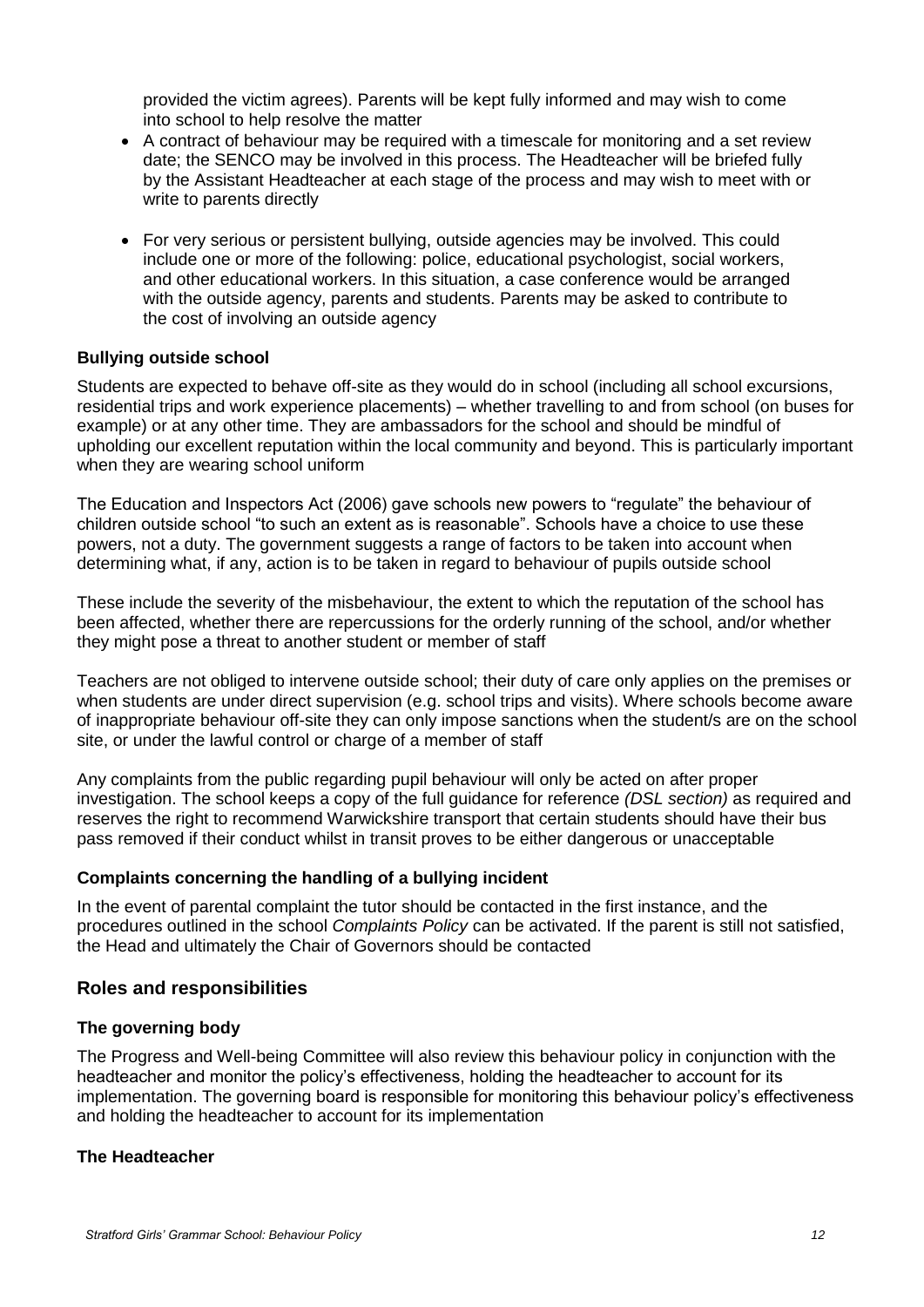The Headteacher is responsible for reviewing this Behaviour Policy in conjunction with the Progress and Well-being Committee. The Headteacher will delegate initial review of policy to the Assistant **Headteacher** 

The Headteacher will ensure that the school environment encourages positive behaviour and that staff deal effectively with poor behaviour, and will monitor how staff implement this policy to ensure rewards and sanctions are applied consistently

### **Staff**

Staff are responsible for:

- Implementing the Behaviour Policy consistently
- Modelling positive behaviour
- Providing a personalised approach to the specific behavioural needs of particular students
- Recording behaviour incidents on Behaviour Manager

The senior leadership team will support staff in responding to behaviour incidents

### **Parents**

Parents/carers are expected to:

- Support their child in adhering to the student code of conduct/Home School **Agreement**
- Inform the school of any changes in circumstances that may affect their child's behaviour
- Discuss any behavioural concerns with the tutor promptly

### **Behaviour Management and Safeguarding**

### **Classroom management**

Teaching and associate staff are responsible for setting the tone and context for positive behaviour within teaching spaces, tutor bases, social areas and around the school in general. Staff should model positive behaviour at all times and in accordance with the principles and guidance set out in school policies and Keeping Children Safe in Education (KCSIE 2020). From electronic registration and use of behaviour manager to their scrutiny of progress data and professional safeguarding curiosity; all staff are expected to be familiar with all relevant documentation and school based systems deployed to ensure a safe and thriving learning environment for everyone

They will:

- Create and maintain a stimulating and safe environment that fosters student engagement
- Develop positive relationship with students by:
	- − Greeting students in the morning/at the start of lessons
	- − Establishing clear routines
	- − Communicating expectations of behaviour in ways other than verbally
	- − Promoting and rewarding good behaviour using behaviour manager
	- − Concluding the day positively and starting the next day afresh
	- − Dealing effectively with low-level disruption and noting it on behaviour manager
	- − Using positive reinforcement

### **Physical restraint**

Staff can use **reasonable force** (using no more force than is needed) to safeguard students through actions that involve a degree of physical contact to control or restrain students. This can range from guiding a student to safety by the arm to where a student needs to be restrained to prevent violence or injury to themselves or others:

- **passive** physical contact such as standing between students or blocking a student's path
- **active** physical contact such as leading a student by the arm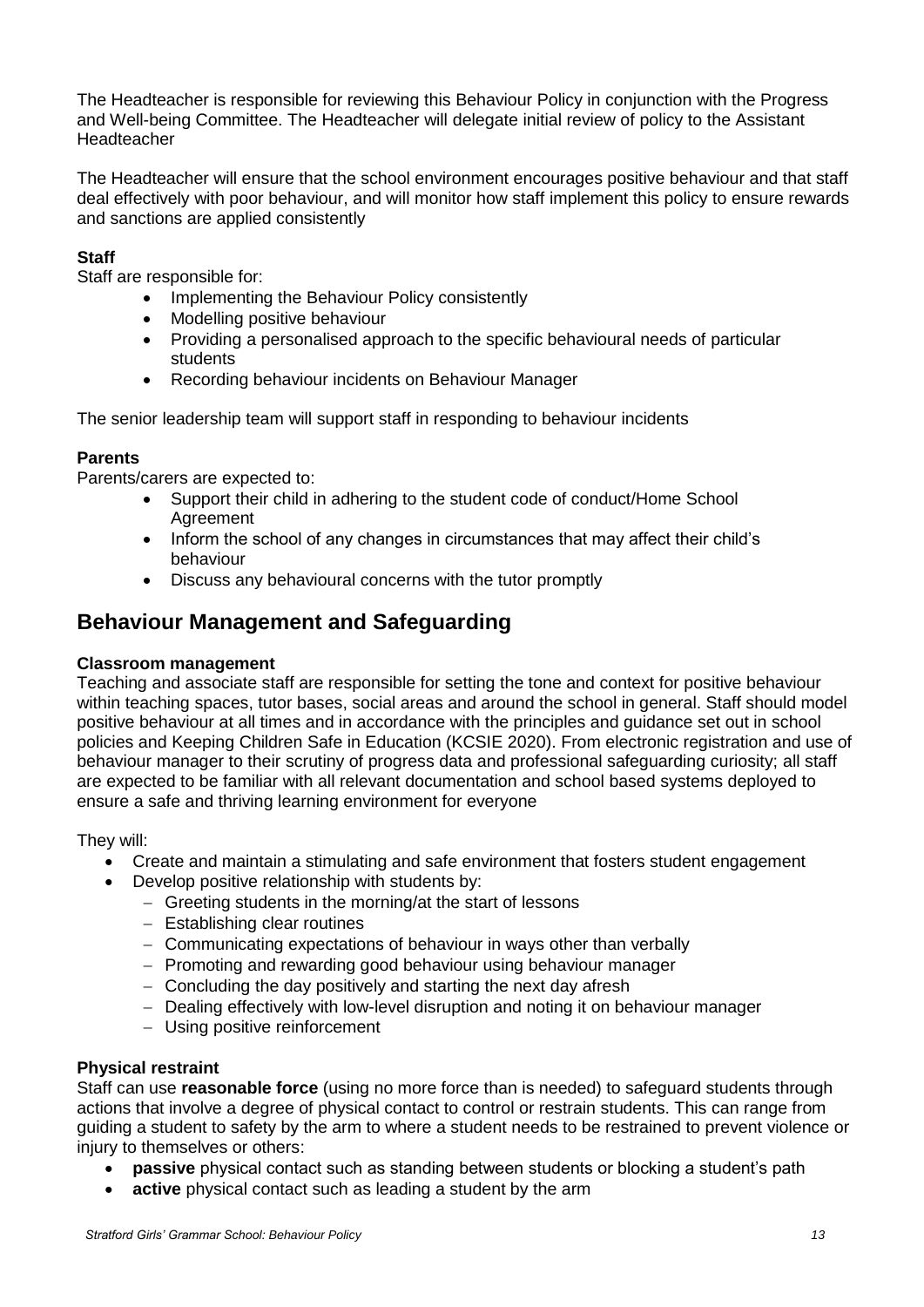When using reasonable force staff should recognise the additional vulnerability of SEN students. The decision to use reasonable force to control or restrain a student is down to the professional judgement of the staff concerned and should always depend on individual circumstances

A written account of the circumstances where reasonable restraint was used should be submitted to the DSL by the member of staff concerned on a green form. Under normal circumstances it is best to adopt a **'no contact approach'** with students and reasonable restraint is only applied as a last resort and in a way that maintains the safety and dignity of all concerned

### **Peer on Peer abuse**

Students can abuse other students and this can include bullying/cyberbullying, sexual violence and sexual harassment or physical abuse such as hitting, kicking, shaking, biting, hair pulling, or otherwise causing physical harm; sexting and initiating/hazing type violence and rituals

### **Sexual violence and sexual harassment**

This can occur between students of **any** age and sex. It can also occur through a group of students sexually assaulting or sexually harassing a single student or group of students. Victims of sexual violence and sexual harassment will find the experience stressful and distressing. It may adversely affect their progress/attainment and can occur online or offline

It is important that **all** victims are taken seriously and offered appropriate support. Staff should be aware that some groups are potentially more at risk. Teaching and pastoral practice ensures that sexual violence and sexual harassment is not acceptable, will never be tolerated and is not an inevitable part of growing up or dismissed as banter or normalised by tolerating risky behaviours

Unwanted conduct of a sexual nature can occur online and offline and in the context of student on student sexual harassment. It is likely to: violate a student's dignity, and/or make them feel intimidated, degraded or humiliated and/or create a hostile, offensive or sexualised environment. It can involve sexual comments or sexual jokes and taunting

An understanding of consent is especially important if a student discloses a sexualised incident or rape. **Consent means having the freedom and capacity to choose**. Consent to sexual activity may be given to one sort of sexual activity but not another and can be withdrawn at any time during sexual activity and each time activity occurs. Someone consents to sexual activity only if they agree by choice to that activity and has the freedom and capacity to make that choice

Physical behaviours like deliberately brushing against someone or interfering with their clothes can occur. Online sexual harassment may standalone or form part of a wider pattern of sexual harassment and/or sexual violence. It may include non-consensual sharing of sexual images and videos, sexualised online bullying, unwanted sexual comments and messages on social media or sexual exploitation through coercion and threats

The initial response to a disclosure by a student is important. It is essential that all victims are reassured that they are being taken seriously and that they will be supported and kept safe. If staff have a concern about a student or a student discloses to them they should refer to the DSL team using a green form

### **Students who go missing from education**

Repeated absence can act as a vital warning sign of a range of safeguarding possibilities. This may include abuse, neglect or sexual exploitation and child criminal exploitation. It may indicate mental health problems, risk of substance abuse, risk of travelling to conflict zones, risk of female genital mutilation or risk of forced marriage

Early intervention is necessary to identify the existence of any underlying safeguarding risk and to help prevent the risks of a student going missing in future. Attendance is monitored closely to identify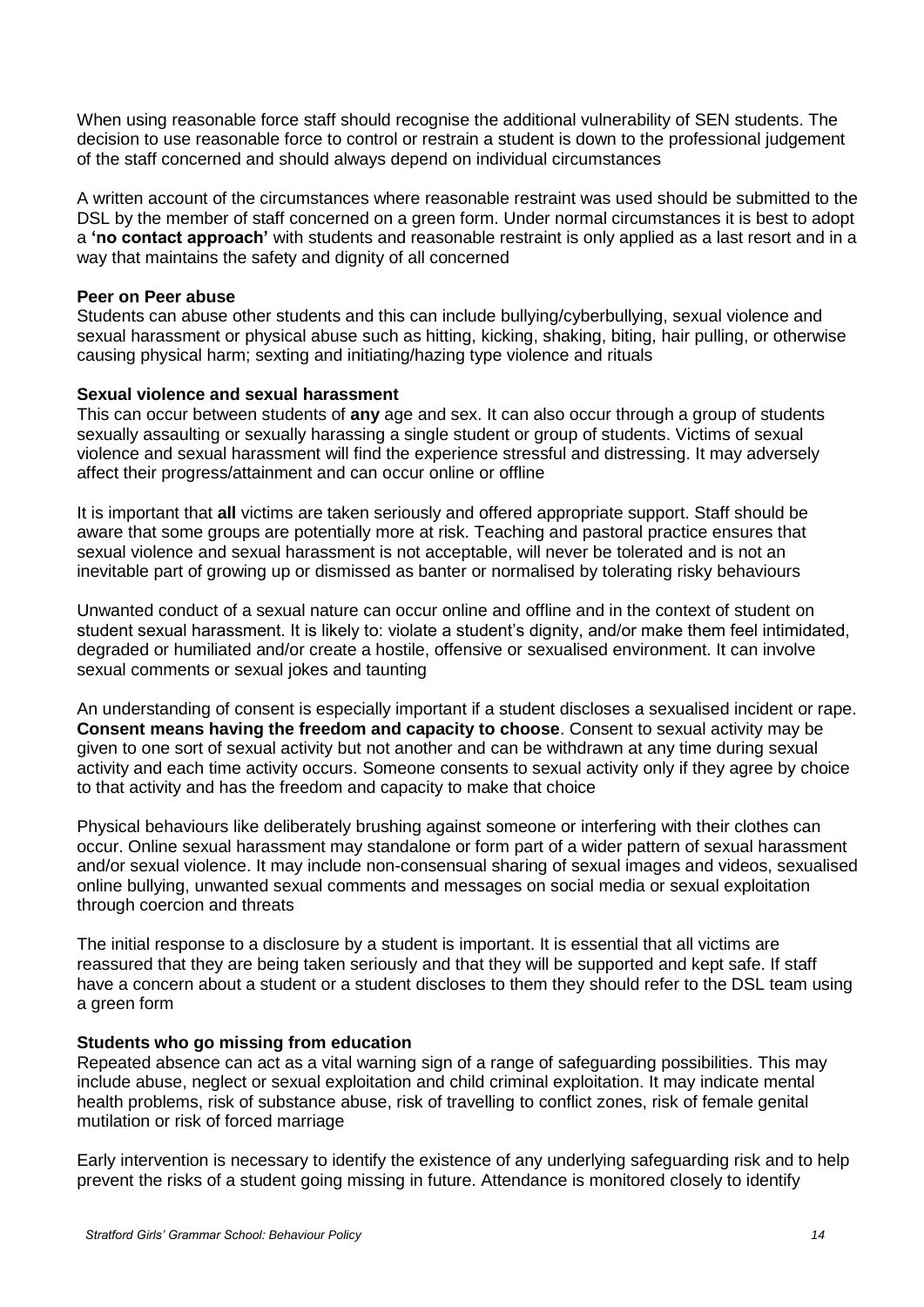patterns and any urgent concerns should be forwarded immediately to alert the DSL team (and actions taken recorded on a green form)

### **Online safety**

The breadth of issues within online safety is considerable and school based systems are monitored to secure safe use of the internet and alert the DSL team to unauthorised access Areas of risk are:

- **content**: being exposed to illegal, inappropriate or harmful material
- **contact:** being subjected to harmful online interaction with other users
- **conduct**: personal online behaviour that increases the likelihood of, or causes, harm

### **The Prevent duty**

SGGS staff have duty to prevent students from radicalisation and being groomed into terrorism activity. The Prevent duty should be seen as part of our wider safeguarding obligations and green forms should be used accordingly if there is a concern about a student. **Channel** provides a mechanism for SGGS to make referrals if DSLs judge that an individual might be vulnerable to radicalisation (individual engagement with the program is voluntary)

### **Visitors**

SGGS cannot request DBS checks or ask to see DBS certificates for visitors. Visiting professionals (such as social workers or other Warwickshire employees) should provide their staff lanyard ID badge for proof of DBS at reception. SGGS deploys a colour coded lanyard system for staff (purple), Sixth Form students (yellow for 2018) and visitors (red = escorted or green = unescorted). Staff should alert the DSL team (or SLT) if they see a red lanyard visitor unescorted

### **Confiscation**

**Any prohibited items (listed in section 3) found in students' possession will be confiscated.** These items will not be returned to students. We will also confiscate any item which is harmful or detrimental to school discipline. These items will be returned to students after discussion with senior leaders and parents, if appropriate. Searching and screening students is conducted in line with the DfE's [latest guidance on searching, screening and confiscation](https://www.gov.uk/government/publications/searching-screening-and-confiscation)

### **Student support**

The school recognises its legal duty under the Equality Act 2010 to prevent students with a protected characteristic from being at a disadvantage. Differentiated approaches to cater to the needs of the student will be considered. The SENCO will evaluate any underlying needs that are not currently being met. Students with special educational needs (SEN) and disabilities can face additional safeguarding challenges such as:

- assumptions that indicators of relate to the student's disability without further exploration
- being more prone to peer group isolation than other students
- being impacted by behaviours such as bullying, without outwardly showing any signs
- communication barriers and difficulties in overcoming these barriers

Where necessary, support and advice will also be sought from specialist teachers, an educational psychologist, medical practitioners and/or others, to identify or support specific needs. When acute needs are identified in a student, we will liaise with external agencies and plan support programmed for that student. SGGS will work with parents/carers to create the plan and review it on a regular basis

### **Pupil transition**

To ensure a smooth transition into SGGS, either at Year 7 or 12 (or indeed in year transfers) the school conducts a data capture exercise/liaison with Primary and Secondary feeders. Progress and safeguarding data are of paramount importance to ensure that the right reception and support is in place for each individual student. We also hold New Parents Welcome Evenings for Year 7 & 12 new intakes which are followed by induction days for students. In addition to vertical tutoring which fosters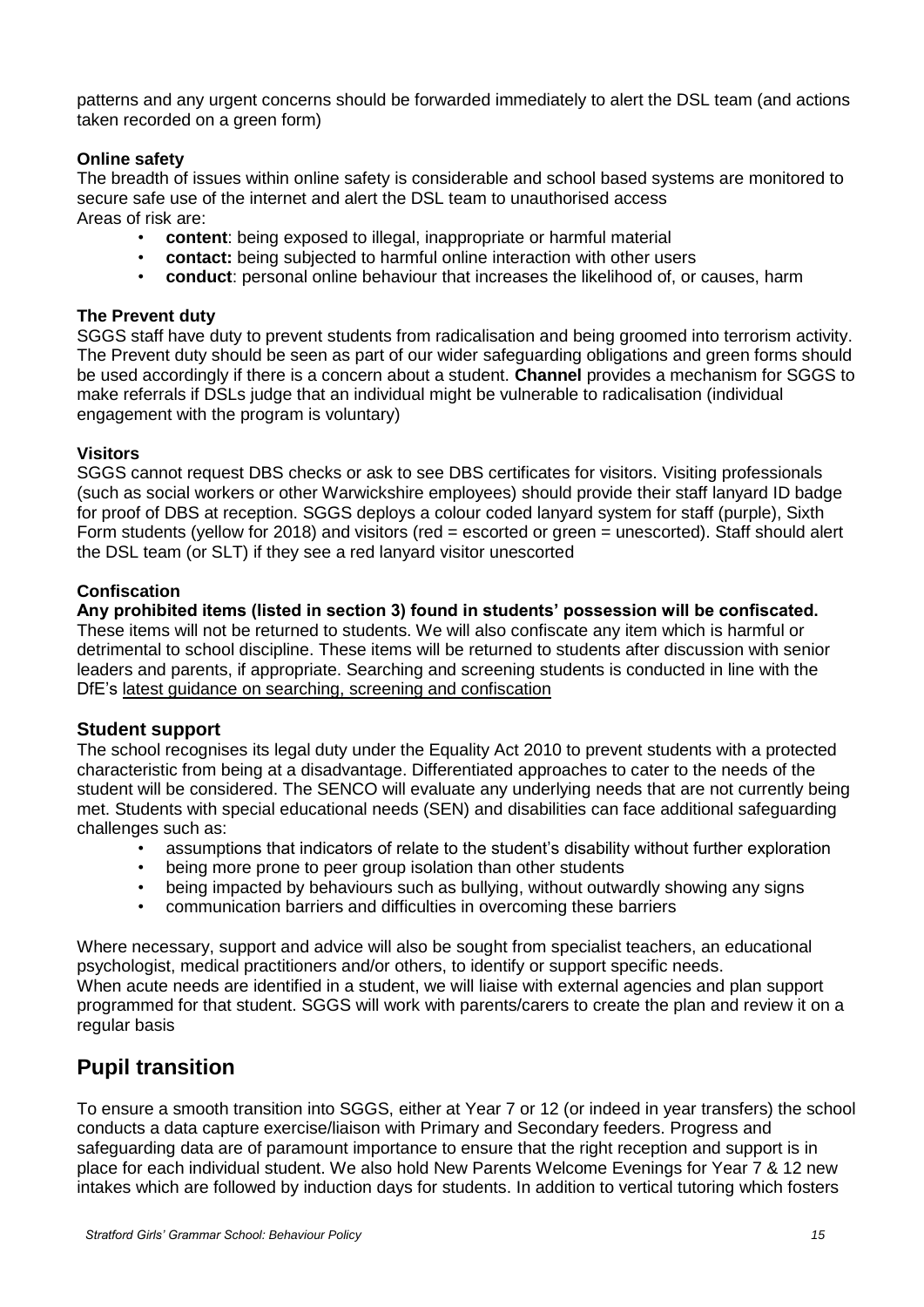close tutor monitoring and support; we hold a Year 7 parents meet the tutor evening early on in the Autumn Term

# **Training**

SGGS new staff receive safeguarding training at induction (and in year). Staff are regularly briefed on behaviour matters via bulletin and House meetings and briefings. Staff receive full safeguarding training in addition to Managing Confrontations and Disclosure Conversations training

# **Links with other policies**

This behaviour policy is linked to the following policies:

- *Exclusions policy*
- *Safeguarding policy/Child protection*
- *AUP/BYOD*
- *Esafety*
- *Rewards and Sanctions*
- *Staff code of conduct*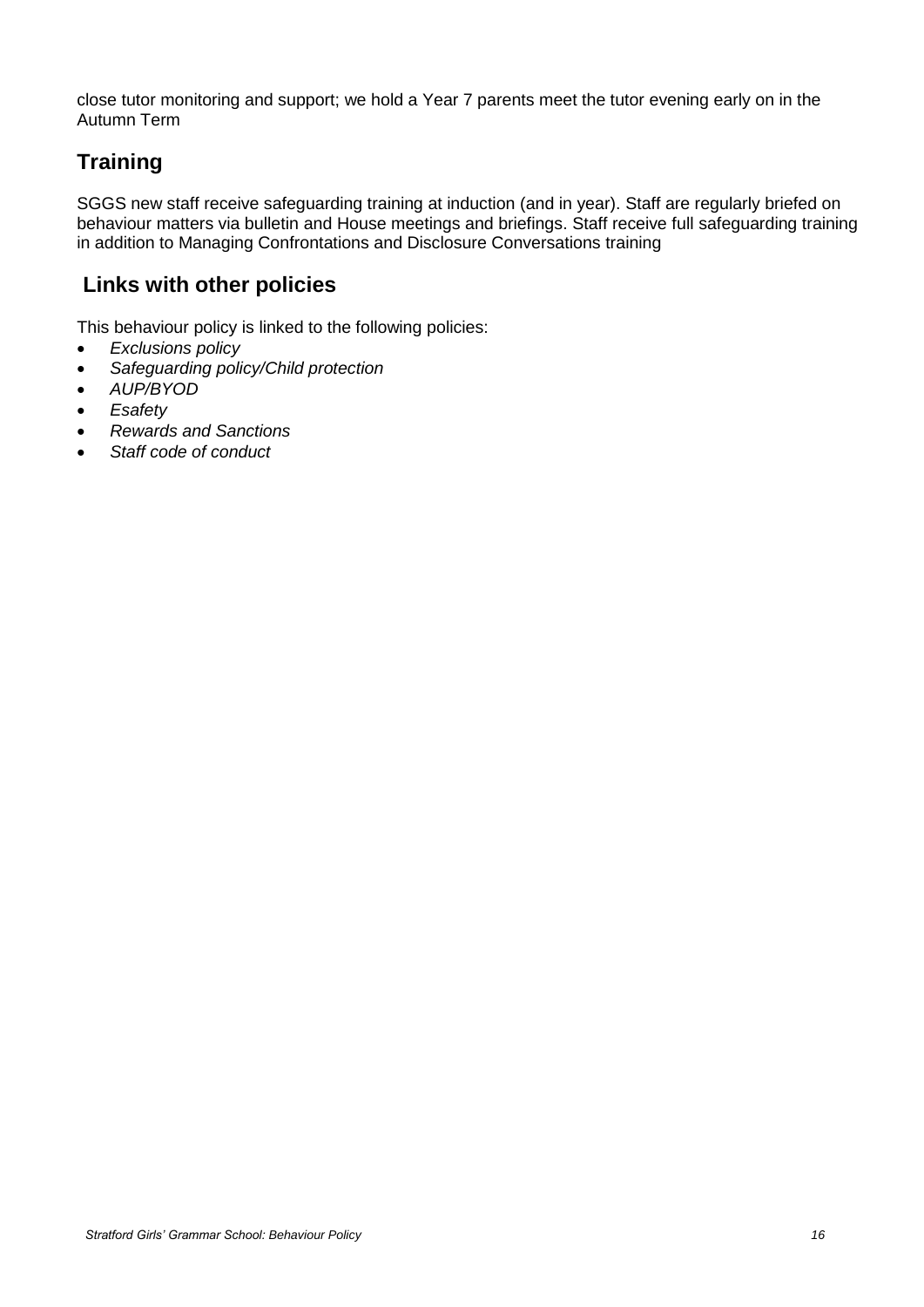# **Appendix 1: Online Bullying and Social Networking Awareness**

As stated previously, bullying can take place by electronic means, using texts, emails, web pages and pictures. Whilst *Rachel's Guide* refers specifically to Instant Messaging, the school interprets this to cover all forms of social media. The school regards this as a serious issue as it can be extremely hurtful for the victim, not least because they can be accessed in the safety of their own home. There is a suite of ICT policies in place including an *Acceptable Use Policy (Students)* and an *E-Safety Policy* which contain very clear guidelines for responsible use of all electronic devices and the internet.

### *Online bullying in school*

The school views any online bullying involving verbal abuse via text, social networking sites, emails etc which takes place in school as a violation of the *Anti-Bullying measures set out by SGGS*. Any such violation would be viewed with the same degree of seriousness as if it were in person. Students should feel comfortable in approaching any member of staff with online bullying issues that impact upon their school life and are aware of who they can report incidents to.

### *Online bullying in the home*

This is often a sensitive and difficult issue for schools to deal with. In reality, online bullying usually occurs in the home and parents/carers are best placed to monitor correct use of the internet, support the victim and take the necessary steps to address the issue. When tensions spill over into the school environment, pastoral staff will be able to mediate between girls, inform parents if appropriate and respond proportionately according to the circumstances. The school notes that:

- sometimes students can be naïve about the types of details they share via emails, text , facebook or other social media eg personal details or photographs
- tensions can occur when friendships are changing or breaking down. These can have significant impacts upon school life, with implications for academic progress and wider friendship networks.

### *Online safety – advice communicated to students*

- Don't share your password.
- Be wary of the content of your profile. Social networking is a great way to share photos and other media but keep in mind that whatever content is on your profile can be printed and shared via the internet – including photos, personal information and friendship lists. Never share anything electronically or put anything online that you wouldn't want your grandmother/ Headteacher/ neighbour to see.
- Inappropriate images or abusive comments/messages should be reported directly to the social networking sites and your parents.

### *Online safety - advice communicated to parents/carers*

- Keep family computers in open, social spaces.
- Monitor the amount of time your daughter spends on the internet including on any personal digital devices.
- Be aware of changes in your daughter's behaviour, habits or diet.
- Discuss regularly and openly with your daughter.
- The school newsletters inform parents of developments and useful information in the media and signposts any cyber-safety events in the locality.

### *Online code of conduct*

- Don't type anything that you wouldn't say to a person face to face, or, as noted above, that you wouldn't want your grandmother/ Headteacher/ neighbour to see.
- Be aware that written text, viewed in isolation, can be misinterpreted or misunderstood.
- If you do receive abuse, don't retaliate.
- Report any abuse immediately to the social networking site, your parents and a member of staff if appropriate.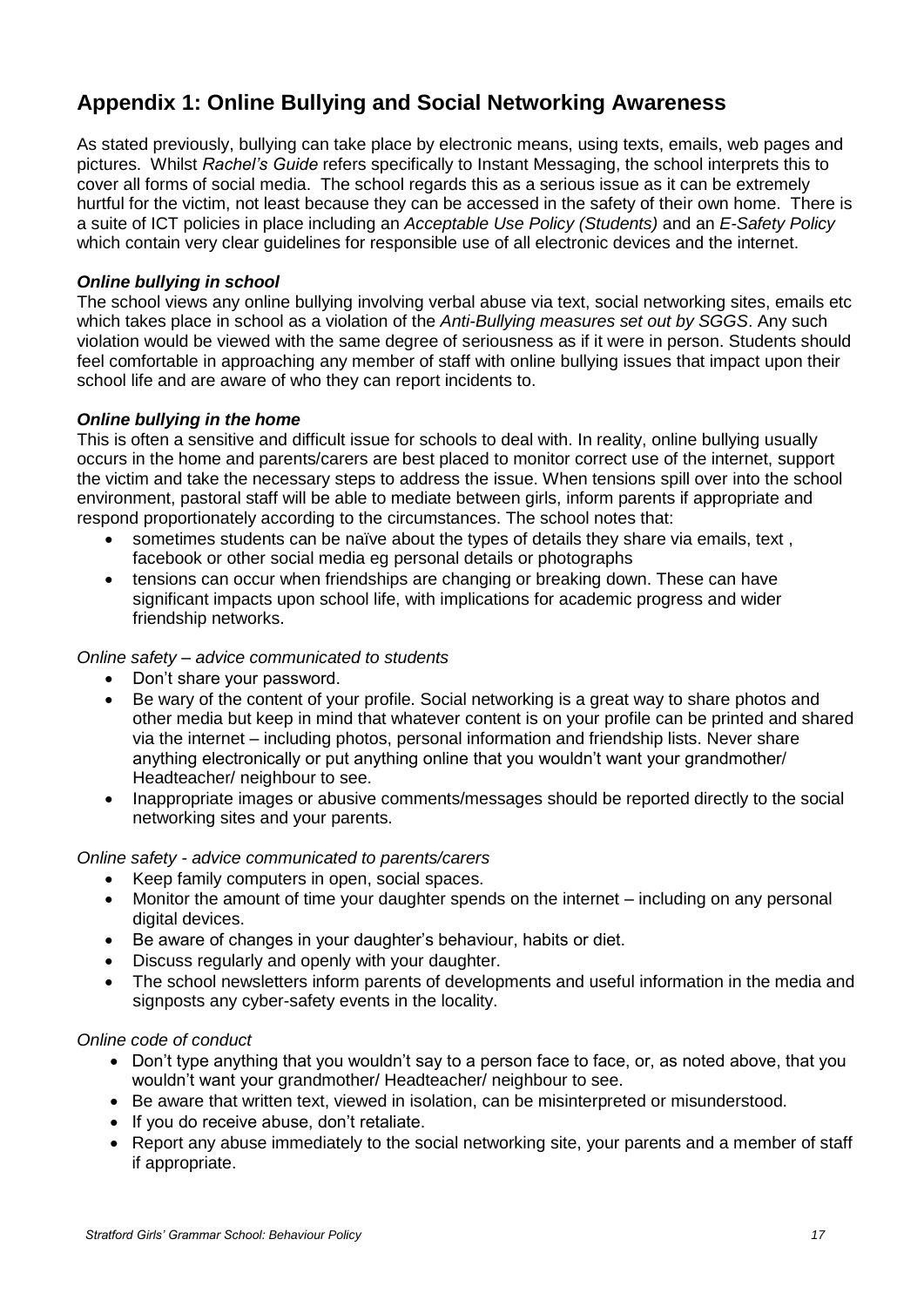# **Appendix 2: Rachel's Guide Definitions**

### **Aims**

The school aims to develop and maintain a climate of trust and openness. It seeks to make the unacceptable nature of bullying and its consequences clear to all involved, whether they are students, parents or staff.

*This policy applies inside school, on school visits and residential trips, and when travelling to and from school.*

### **Warwickshire's** *Rachel's Anti-Bullying Guide* **(2013)**

The school adopts *Rachel's Anti-Bullying Guide* (*Rachel's Guide*) as the basis for its Anti-Bullying Policy. Several sections of this are quoted below - those which we expect to be most relevant to the school. However, any perceived disparity between *Rachel's Guide* and the Policy due to our quoting only the relevant parts is not intended to depart from *Rachel's Guide* and if in doubt *Rachel's Guide* is to be applied.

### **Definitions**

*Rachel's Guide* begins the section on definitions of bullying thus:

"Young people frequently describe bullying as a subjective experience - it is about how someone feels, not about what is actually done to them. However, it can be hard to put effective anti-bullying procedures in place if we rely completely on subjective opinions. Therefore, in Warwickshire, we have combined the subjective definition with the more objective definitions that are widely used."

It goes on to give Warwickshire's definition, formulated following work with children and young people in Warwickshire:

*"When a person's or group of people's behaviour, over a period of time, leaves someone feeling one or more of the following it could be bullying''.* 

- *physically and/or mentally hurt or worried*
- *unsafe and/or frightened*
- *unable to do well and achieve*
- *'badly different', alone, unimportant and/or unvalued*
- *unable to see a happy and exciting future for yourself*

When a person (or group of people) has been made aware of the effects of their behaviour on another person, and they continue to behave in the same manner, this is bullying.

*Bullying is any behaviour by an individual or group that:*

- *is meant to hurt – the person or people doing the bullying know what they are doing and mean to do it*
- *happens more than once – there will be a pattern of behaviour, not just a 'one-off' incident*
- *involves an imbalance of power – the person being bullied will usually find it very hard to defend themselves.*

*It can be:*

- *physical, eg kicking, hitting, taking and damaging belongings*
- *verbal, eg name calling, taunting, threats, offensive remarks*
- *relational, eg spreading nasty stories, gossiping, excluding from social groups*
- *cyber, eg texts, emails, picture/video clip bullying, Instant Messaging (IM)*

We also endorse the section in *Rachel's Guide* on prejudice-driven bullying:

• racist bullying – bullying someone because of their ethnic background, nationality, religion or skin colour